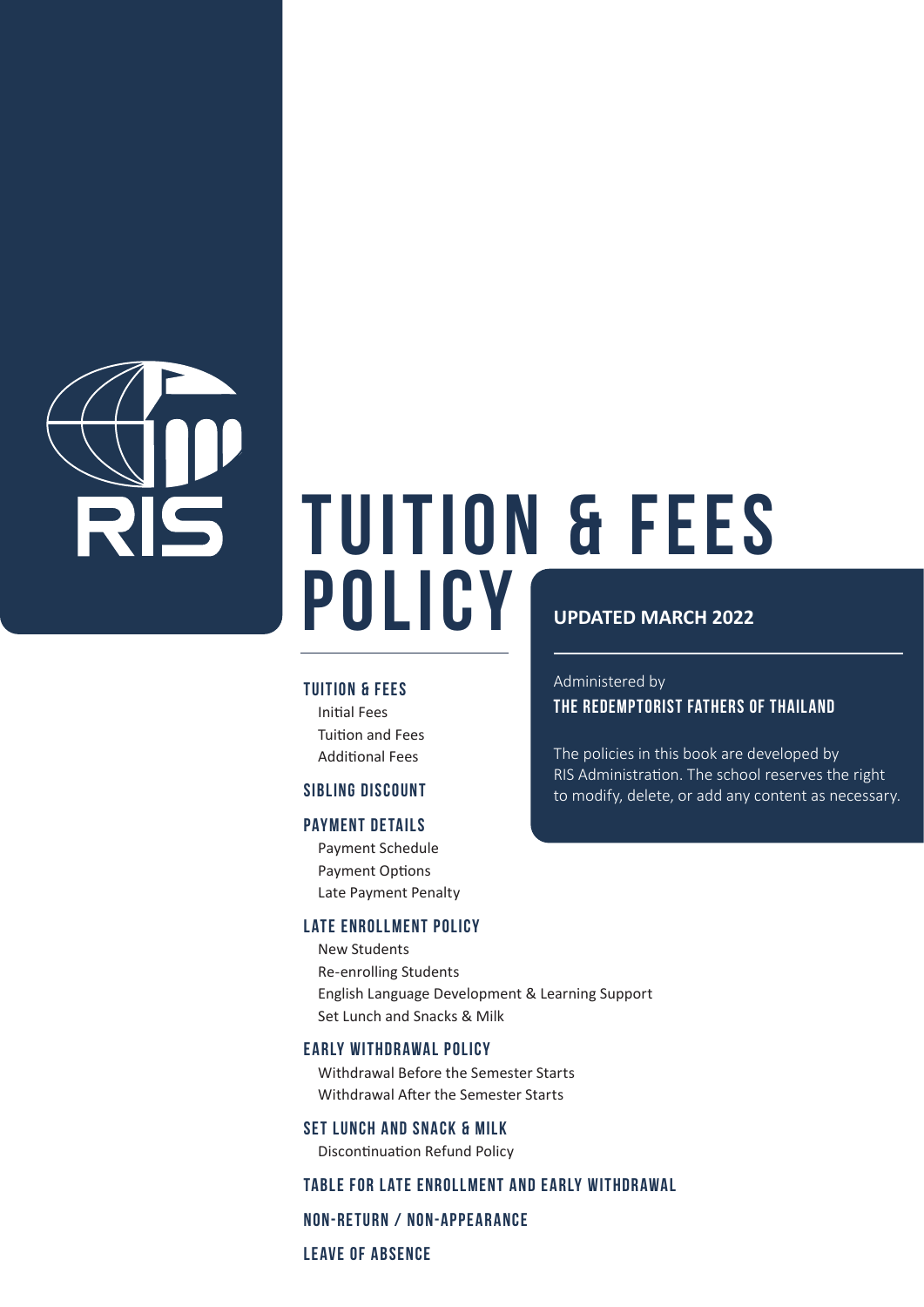## **TUITION AND FEES**

RIS Tuition and Fees have been structured into three main categories: **Initial Fees** (for new students), **Tuition & Fees** (for all students), and **Additional Fees** (for other miscellaneous or optional fees). As opposed to a roundup of all costs, specific fees have been listed and detailed in this policy to inform parents about the description and cost of each item:

#### **INITIAL FEES**

**APPLICATION FEE –** a one-time 5,000 baht payment for application and testing

TUITION & FEES

POLICY FOR ADMISSIONS/FINANCE

 **Registration Fee –** a one-time 200,000 baht payment due upon registration (once a student has been accepted)

**RE-ENROLLMENT DEPOSIT –** a one-time 50,000 baht deposit for every student entering the school, after which all students are automatically re-enrolled. (This deposit is fully refundable upon graduation or withdrawal as long as the withdrawal notification deadlines (*below*) are met.)

#### **DURING SEMESTER 1**

Notify by October 15 (for semester 2 departure) **DURING SEMESTER 2** Notify by March 15 (for following school year departure)

 **NOTE:** The **Re-enrollment Deposit** applies to students who enrolled in 2020–2021 and all school years thereafter. If the aforementioned deadlines are not met, the deposit will be forfeited.

 **Learning Resources Fee –** a one-time non-refundable 40,000 baht payment that covers books, materials used in class, and other educational resources in the libraries for the whole duration the student is at RIS.

 **NOTE:** Students who enrolled *before* the 2021–2022 school year were charged a refundable Textbook Fee. The previous conditions pertaining to this fee will be honored for them.

#### **TUITION & FEES**

 **TUITION –** RIS tuition fees vary by grade level. Updates are announced and shared annually with the community during the second semester before the start of a new school year.

 **CAMPUS DEVELOPMENT Fee –** a 10,000 baht per-semester fee that supports the development and maintenance of the campus

 **NOTE:** The **Campus Development Fee** applies to students enrolled in 2020–2021 and all school years thereafter. This fee replaces the previous 200,000-baht Campus Development Fund deposit. For students enrolled *before* the 2021–2022 school year who have paid this deposit, the previous terms and conditions will be honored.

**TECHNOLOGY FEE –** a 6,000-baht fee for initial necessary school supplies and the use of technology devices for students in Kindergarten to grade 5 only (charged at the beginning of the school year)

**Set Lunch and Snack & Milk –** a compulsory fee for students in Pre-K 3 to grade 1

#### PAGE 2 OF 8

**RUAMRUDEE INTERNATIONAL SCHOOL**<br>6 RAMKHAMHAENG 184. MINBURI 6 RAMKHAMHAENG 184, MINBURI BANGKOK 10510, THAILAND TEL: 02-791-8900 • FAX: 02-791-8901 www.rism.ac.th • risfinance@rism.ac.th

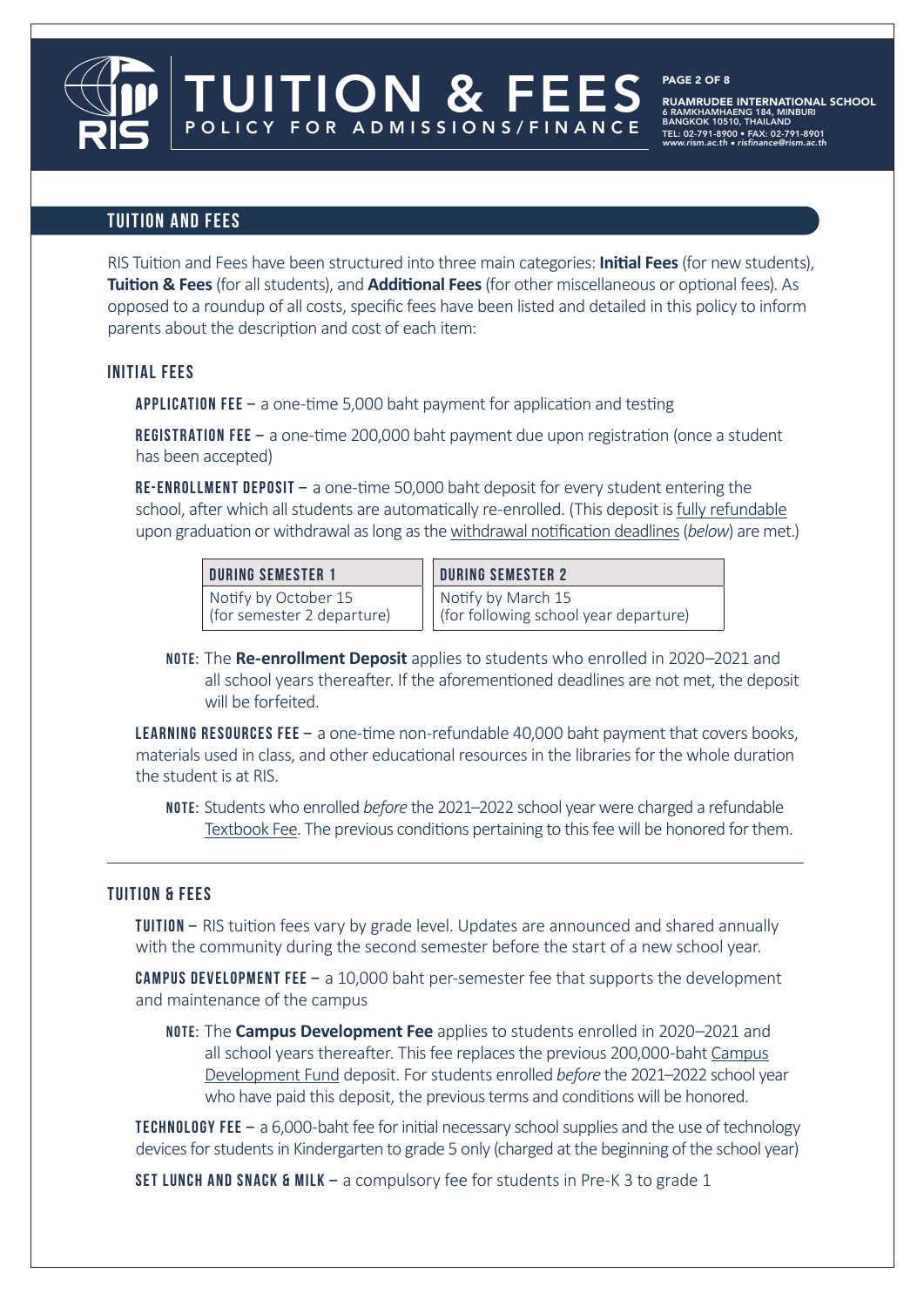

PAGE 3 OF 8

**RUAMRUDEE INTERNATIONAL SCHOOL**<br>6 RAMKHAMHAENG 184, MINBURI 6 RAMKHAMHAENG 184, MINBURI BANGKOK 10510, THAILAND TEL: 02-791-8900 • FAX: 02-791-8901 www.rism.ac.th • risfinance@rism.ac.th

#### **TUITION & FEES (MISCELLANEOUS)**

#### **ADDITIONAL FEES**

**ELD –** for students requiring English Language Development services (based on assessment)

**LS** – for students requiring Learning Support services (based on assessment)

POLICY FOR ADMISSIONS/FINANCE

**GRADUATION –** for grade 12 students only (charged with their first-semester tuition fees)

**SET LUNCH –** for students in grades 2 – 5 (optional)

**SNACK AND MILK –** for students in grades 2 – 5 (optional)

**YEARBOOK –** varies year to year (charged in the 2nd semester of each grade level)

 **EXTENDED DAY PROGRAM (EDP) –** our special and selective after-school program offered during the school year (cost varies depending on the course)

**SUMMER SCHOOL –** a summer program offered every year (cost is issued separately)

 **TRANSPORTATION –** Transportation services are offered by the Montri Bus company who is fully responsible for the charges and fees for their services.

### **SIBLING REDUCTIONS**

RIS offers yearly discounts for second siblings and any additional sibling(s) who are students enrolled at RIS in the same academic year.

The sibling reductions include:

- a 50,000-baht discount for the registration fee, and
- a tuition discount of 15,000 baht per semester

This discount only applies to students who pay the full tuition fee and is not applicable to siblings who have been granted scholarships or other reductions.

 **NOTE:** The sibling discount will no longer apply once the initial sibling leaves and only one child of the family remains at RIS. In such an event, RIS offers scholarships. If applicable, parents are advised to consult with the Advancement and Admissions offices for more information on the application process.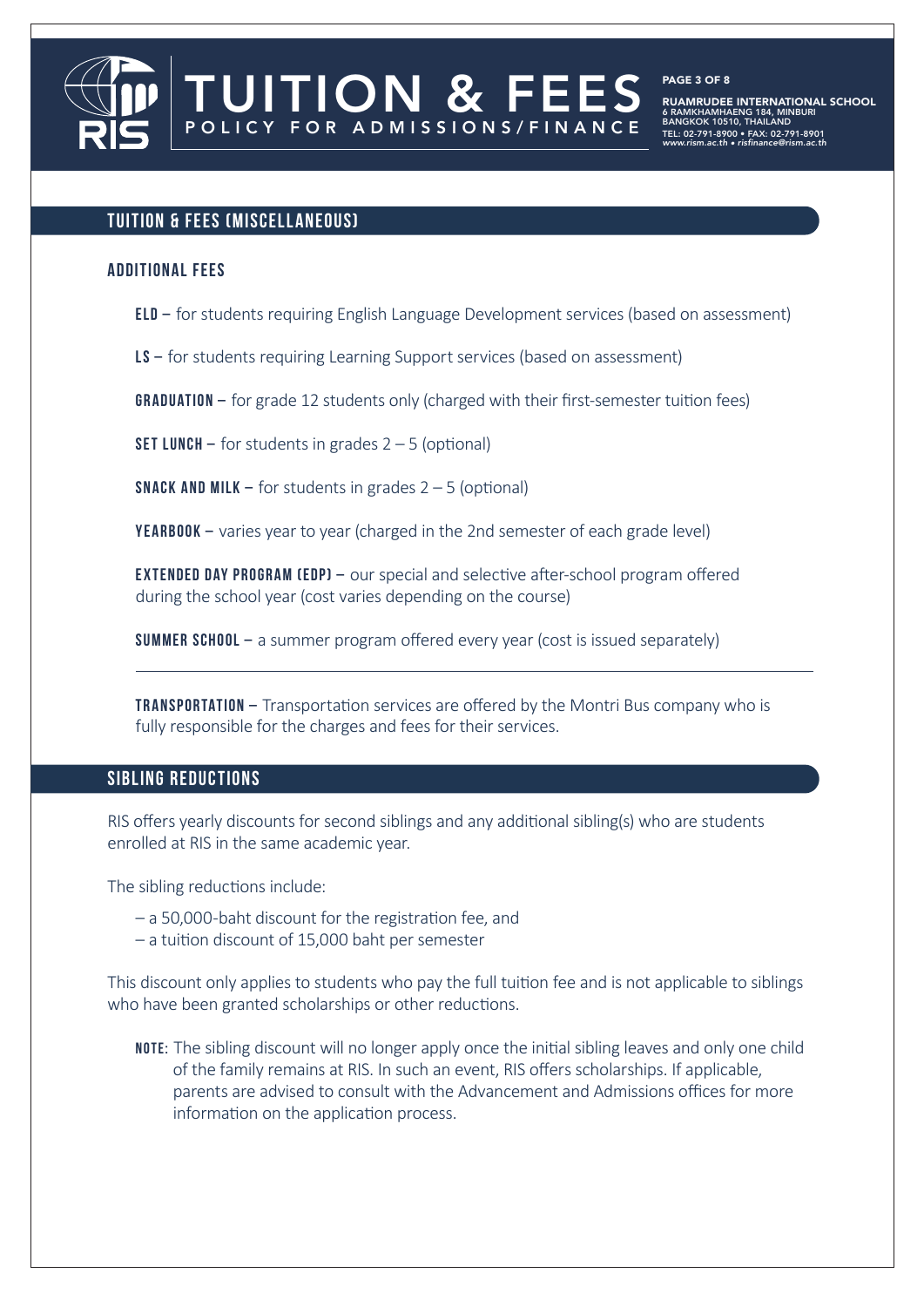**UITION & FEES** POLICY FOR ADMISSIONS/FINANCE

**RUAMRUDEE INTERNATIONAL SCHOOL**<br>6 RAMKHAMHAENG 184. MINBURI 6 RAMKHAMHAENG 184, MINBURI BANGKOK 10510, THAILAND TEL: 02-791-8900 • FAX: 02-791-8901 www.rism.ac.th • risfinance@rism.ac.th

PAGE 4 OF 8

### **PAYMENT DETAILS**

#### **PAYMENT SCHEDULE**

 **FOR CURRENT STUDENTS: Tuition & Fees** are due and payable before the beginning of each semester. **Tuition & Fees** for the first semester starting in August are usually due and payable the first two weeks of June. **Tuition & Fees** for the second semester starting in January are usually due and payable the first two weeks of November. The exact deadline for payment is included in a payment notification email and invoice sent to parents every semester.

 **For new and late enrollment students: Tuition & Fees** are due on the day agreed upon with the Admissions office.

#### **PAYMENT OPTIONS**

Parents are requested to pay the school **Tuition & Fees** using one of the following methods:

 **Direct Cash Deposit** at any branch of Bangkok Bank or Kasikorn Bank, with a bank deposit slip provided by RIS (enclosed with the invoice)

**DIRECT MONEY TRANSFER** to the RIS Bangkok Bank account through any mobile bank app using the barcode that appears on each invoice sent to parents

 **Check**, preferably a Cashier's Check, payable to "Ruamrudee International School" (purchased at banks in Bangkok and the Greater Bangkok Area) **NOTE:** *Personal checks are not accepted.*

 **Check**, preferably a Bill of Exchange, payable to "Ruamrudee International School" (purchased at banks outside of Bangkok)

 **VISA or Mastercard** (Please note that these cards may incur an additional charge of up to 2.2%, depending on the issuing bank or organization)

**American Express Card** (bank charge 1.7%)

Receipt of payments will be issued specifying the description of the fees and the actual amount paid only.

#### **LATE PAYMENT PENALTY**

A late payment charge of 500 baht per day will be imposed on late **Tuition & Fees** payments. If payments are not made by the due date, RIS reserves the right to proceed as follows:

- Take legal action to collect outstanding Tuition & Fees
- Discontinue enrollment for the following academic year
- Withhold all school documents
- Suspend students from testing and withhold all previous scores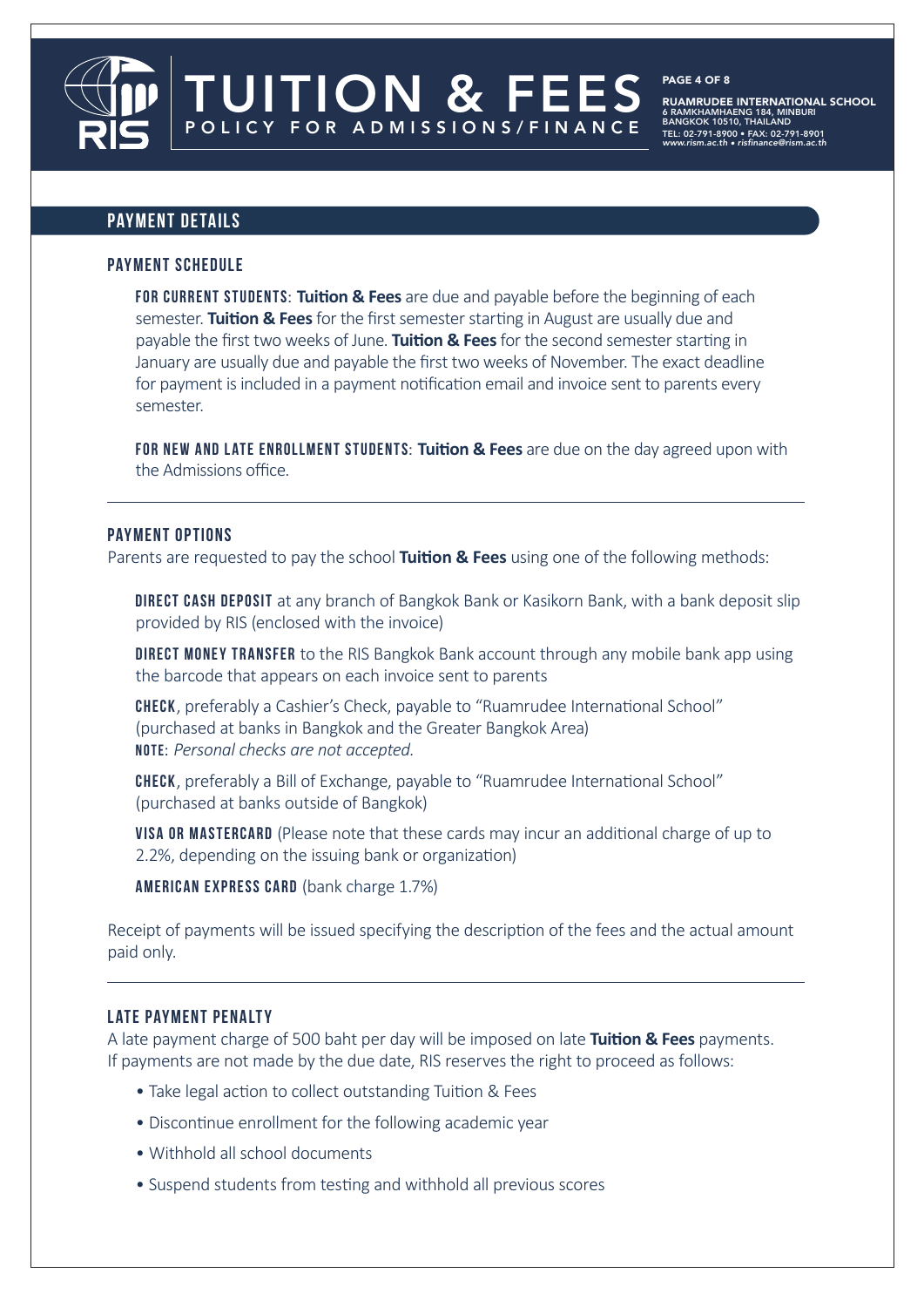## **UITION & FEES** POLICY FOR ADMISSIONS/FINANCE

PAGE 5 OF 8

**RUAMRUDEE INTERNATIONAL SCHOOL**<br>6 RAMKHAMHAENG 184. MINBURI 6 RAMKHAMHAENG 184, MINBURI BANGKOK 10510, THAILAND TEL: 02-791-8900 • FAX: 02-791-8901 www.rism.ac.th • risfinance@rism.ac.th

#### **LATE ENROLLMENT POLICY**

#### **NEW STUDENTS**

 RIS welcomes new students the whole year round. For new students who are late enrollees, the following will apply:

- All **Initial Fees** are paid in full.
- **Tuition** and **Set Lunch/Snack & Milk fees** will be prorated according to the number of attendance days missed.
- **Sibling Reductions** will be fully applied if all qualifications are met.
- The **Technology Fee** will be charged in full if the student enrolls within the first semester. If the student enrolls within the second semester, the total fee is halved.
- For **ELD** and **LS** students, if applicable, please see **English Language Development** and **Learning Support** below.

#### **RE-ENROLLING STUDENTS**

 This policy refers to former RIS students who withdrew or took a leave of absence (prior to the 2020–2021 school year) and wish to re-enroll *after* the semester has started. (The non return or non-appearance policy is not applicable.) The following practices will be applied:

- All **Initial Fees** are reviewed and agreed upon on a case-by-case basis
- **Tuition** and **Set Lunch/Snack & Milk fees** will be prorated according to the number of attendance days missed
- **Sibling Reductions** will be fully applied if all qualifications are met.
- The **Technology Fee** will be charged in full if the student enrolls within the first semester. If the student enrolls within the second semester, the total fee is halved.
- For **ELD** and **LS** students, if applicable, please see **English Language Development** and **Learning Support** below.

#### **English Language Development (ELD) and Learning Support (LS)**

 New or current students who have been assessed to require **ELD** and/or **LS** services will be charged the relevant fees. Charges for services that begin *after* the semester has started will vary:

| <b>SEMESTER 1</b>              | SEMESTER 2                     |  |  |
|--------------------------------|--------------------------------|--|--|
| during Quarter 1, charged 100% | during Quarter 3, charged 100% |  |  |
| during Quarter 2, charged 50%  | during Quarter 4, charged 50%  |  |  |

#### **Set Lunch and Snack & Milk**

 **FOR GRADES 2–5:** If a new or re-enrolled student opts for the set lunch or snack & milk service *after* the semester has started, the fee will be prorated according to the number of attendance days missed.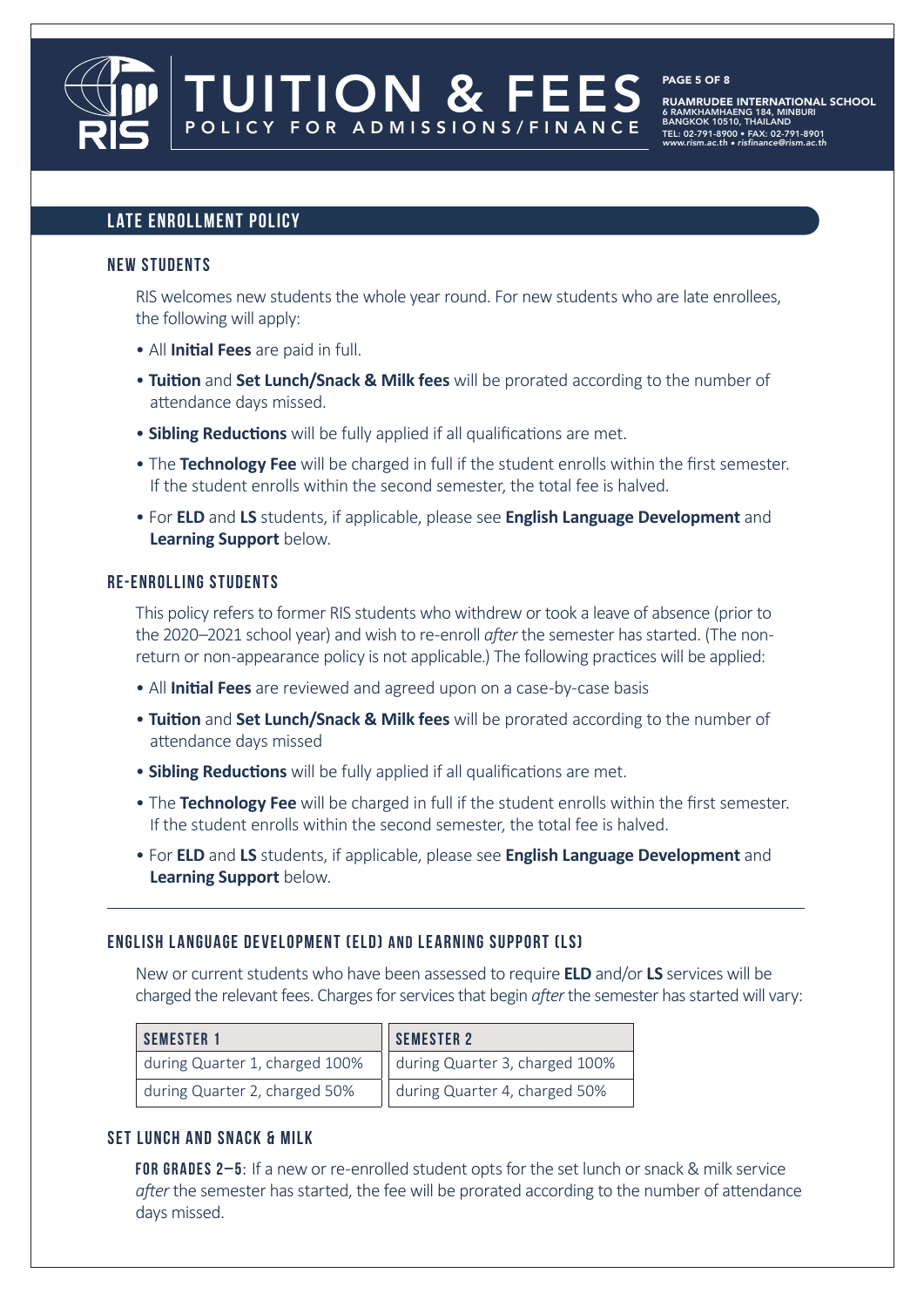TUITION & FEES POLICY FOR ADMISSIONS/FINANCE

RUAMRUDEE INTERNATIONAL SCHOOL 6 RAMKHAMHAENG 184, MINBURI BANGKOK 10510, THAILAND TEL: 02-791-8900 • FAX: 02-791-8901 www.rism.ac.th • risfinance@rism.ac.th

PAGE 6 OF 8

#### **EARLY WITHDRAWAL POLICY**

#### **WITHDRAWAL BEFORE THE SEMESTER STARTS**

**FOR NEW STUDENTS:** All **Tuition & Fees** are refundable except for the **Registration Fee**.

 **FOR CURRENT STUDENTS: Tuition & Fees** are refundable if all payments for the present semester have been made. All clearance is needed before returning the refundable fees. Due to not meeting the withdrawal notification deadlines, the **Re-enrollment Deposit**, if applicable, will be forfeited.

#### **WITHDRAWAL AFTER THE SEMESTER STARTS**

 **FOR students withdrawing after the semester starts:** All fees, including **ELD** and **LS fees**, are non-refundable except for a portion of the **Tuition** and **Set Lunch/Snack & Milk Fees**. **Tuition** and **Set Lunch/Snack & Milk Fees** will be refunded in accordance within the following time frames:

| $1 - 20$ DAYS   | <b>21 DAYS ONWARDS</b> |
|-----------------|------------------------|
| a refund of 60% | no refunds             |

The number of days are calculated by the number of school calendar days, not attendance days.

- **NOTES:**  RIS will continue to honor the terms and conditions of the refundable Textbook Fee and Campus Development Fund policies for all applicable sttudents.
	- Due to not meeting the withdrawal notification deadlines, the **Re-enrollment Deposit,** if applicable, will be forfeited.

#### **SET LUNCH AND SNACK & MILK**

#### **DISCONTINUATION REFUND POLICY**

**Set Lunch/Snack & Milk Fees** are non-refundable for students in Pre-K 3 – grade 1 as the service is compulsory.

The set lunch and snack & milk service is optional for students in grades  $2 - 5$ . For current students wishing to discontinue this service, refunds are granted in accordance within the following time frames:

| 1-5 DAYS        | $6 - 20$ DAYS   | <b>21 DAYS ONWARDS</b> |  |
|-----------------|-----------------|------------------------|--|
| a refund of 90% | a refund of 60% | no refund              |  |

The number of days are calculated by the number of school calendar days, not attendance days.

If a student opts to resume the set lunch or snack & milk service, the fee will be prorated according to the number of attendance days missed.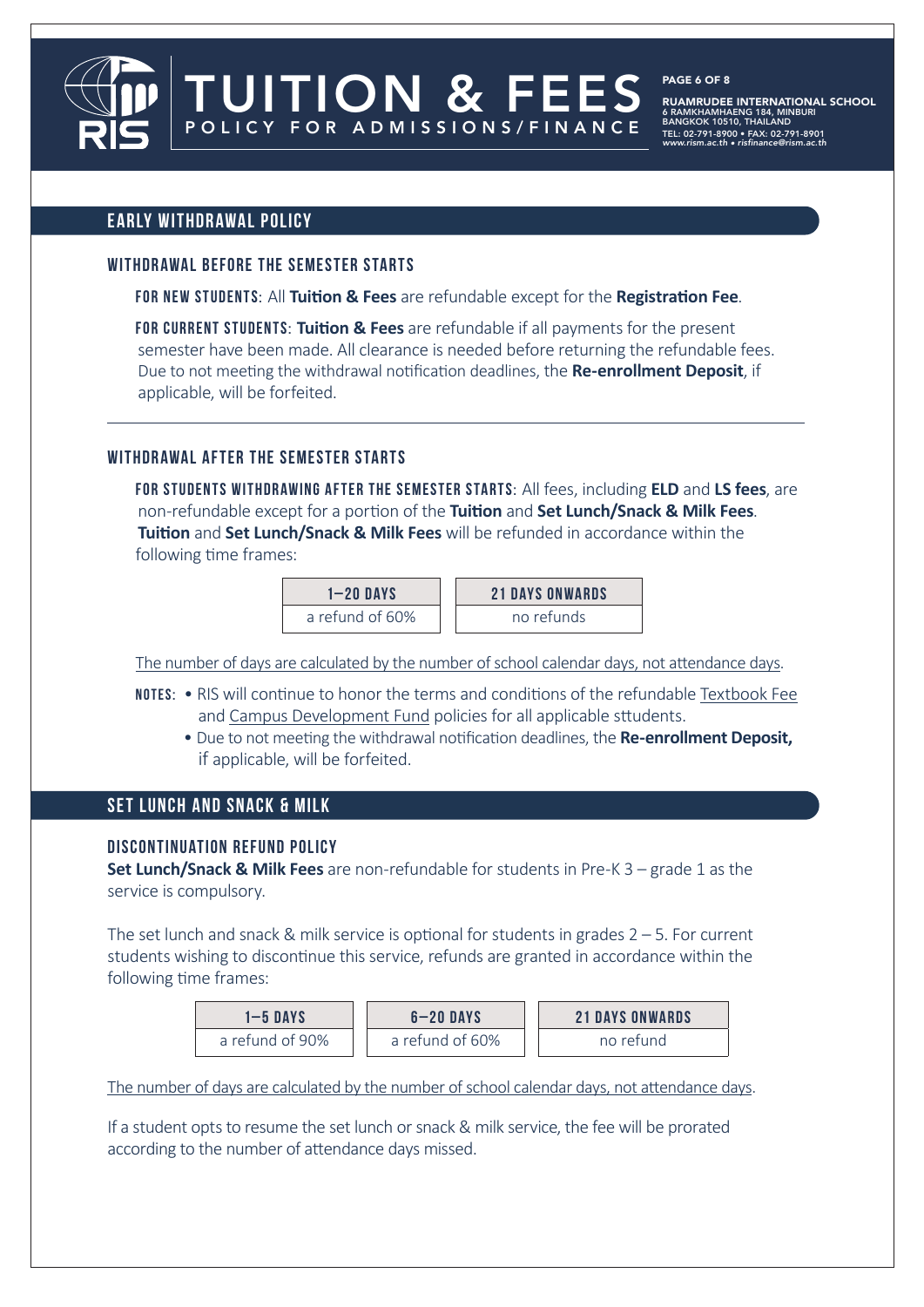|                                                                    |                                                    |                                                    |                                                               | TABLE FOR LATE ENROLLMENT AND EARLY WITHDRAWAL |                                                                                                        |  |
|--------------------------------------------------------------------|----------------------------------------------------|----------------------------------------------------|---------------------------------------------------------------|------------------------------------------------|--------------------------------------------------------------------------------------------------------|--|
|                                                                    | <b>LATE ENROLLMENT</b><br>(Policy for Charges)     |                                                    | <b>EARLY WITHDRAWAL</b><br>(Policy for Refunds)               |                                                |                                                                                                        |  |
|                                                                    | <b>New</b><br><b>Students</b>                      | <b>Re-enrolling</b><br><b>Students</b>             | <b>New Students</b>                                           | <b>Current Students</b>                        | <b>New &amp; Current Students</b>                                                                      |  |
| <b>INITIAL FEES</b>                                                |                                                    |                                                    |                                                               | <b>BEFORE SEMESTER STARTS</b>                  | <b>AFTER SEMESTER STARTS</b>                                                                           |  |
| <b>Application Fee</b>                                             |                                                    | Full                                               | Non-refundable<br>Full refund                                 | Non-refundable                                 | Non-refundable                                                                                         |  |
| <b>Registration Fee</b>                                            | Full                                               | Case by case                                       |                                                               |                                                |                                                                                                        |  |
| <b>Re-enrollment Deposit</b>                                       |                                                    | Full                                               |                                                               | Non-refundable/<br>or not applicable           | Non-refundable/<br>or not applicable                                                                   |  |
| <b>Learning Resources</b>                                          |                                                    | Case by case                                       |                                                               | Non-refundable/<br>or honor Textbook* policy   | Non-refundable/<br>or honor Textbook* policy                                                           |  |
|                                                                    |                                                    |                                                    |                                                               |                                                | *dependent on student's date of entry into RIS                                                         |  |
| <b>TUITION &amp; FEES</b>                                          |                                                    |                                                    |                                                               | <b>BEFORE SEMESTER STARTS</b>                  | <b>AFTER SEMESTER STARTS</b>                                                                           |  |
| Semester 1 Tuition                                                 | Prorated                                           | Prorated                                           | Full refund                                                   | Full refund                                    | $1 - 20$ DAYS:<br>60% refund<br><b>21 DAYS ONWARDS:</b><br>no refund                                   |  |
| Set Lunch + Snack & Milk                                           |                                                    |                                                    | Full refund<br>(if charged)                                   | Full refund<br>(if charged)                    | $1 - 20$ DAYS:<br>60% refund<br><b>21 DAYS ONWARDS:</b><br>no refund                                   |  |
| <b>Technology Fee</b>                                              |                                                    | Full                                               |                                                               |                                                | Non-refundable                                                                                         |  |
| <b>Campus Development Fee</b>                                      | Full                                               |                                                    |                                                               |                                                | Non-refundable                                                                                         |  |
|                                                                    |                                                    |                                                    |                                                               |                                                |                                                                                                        |  |
| <b>Semester 2 Tuition</b>                                          | Prorated                                           | Prorated<br>Halved<br>Halved                       | Full refund                                                   | Full refund                                    | $1 - 20$ DAYS:<br>60% refund<br><b>21 DAYS TO END OF SEMESTER:</b><br>no refund                        |  |
| Set Lunch + Snack & Milk                                           |                                                    |                                                    | Full refund                                                   | Full refund<br>(if charged)                    | $1 - 20$ DAYS:<br>60% refund<br><b>21 DAYS TO END OF SEMESTER:</b><br>no refund                        |  |
| <b>Technology Fee</b><br>(if entering Semester 2)                  |                                                    |                                                    | (if charged)                                                  |                                                | Non-refundable                                                                                         |  |
| <b>Campus Development Fee</b>                                      | Full                                               | Full                                               |                                                               |                                                | Non-refundable                                                                                         |  |
| <b>ADDITIONAL FEES</b>                                             |                                                    |                                                    | <b>BEFORE SEMESTER STARTS</b><br><b>AFTER SEMESTER STARTS</b> |                                                |                                                                                                        |  |
| English Language<br>Development Fee (ELD)<br>Learning Support (LS) | <b>1ST/3RD QTR:</b><br>100%<br>2ND/4TH QTR:<br>50% | <b>1ST/3RD QTR:</b><br>100%<br>2ND/4TH QTR:<br>50% |                                                               | Full refund                                    | Non-refundable                                                                                         |  |
| Graduation                                                         | Full                                               | Full                                               |                                                               |                                                |                                                                                                        |  |
| Set Lunch<br>Snack & Milk                                          | Prorated                                           | Prorated                                           | Full refund                                                   |                                                | $1 - 5$ DAYS:<br>90% refund<br>$1 - 20$ DAYS:<br>60% refund<br><b>21 DAYS AND BEYOND:</b><br>no refund |  |
| Yearbook                                                           | Full                                               | Full                                               |                                                               |                                                | Non-refundable                                                                                         |  |